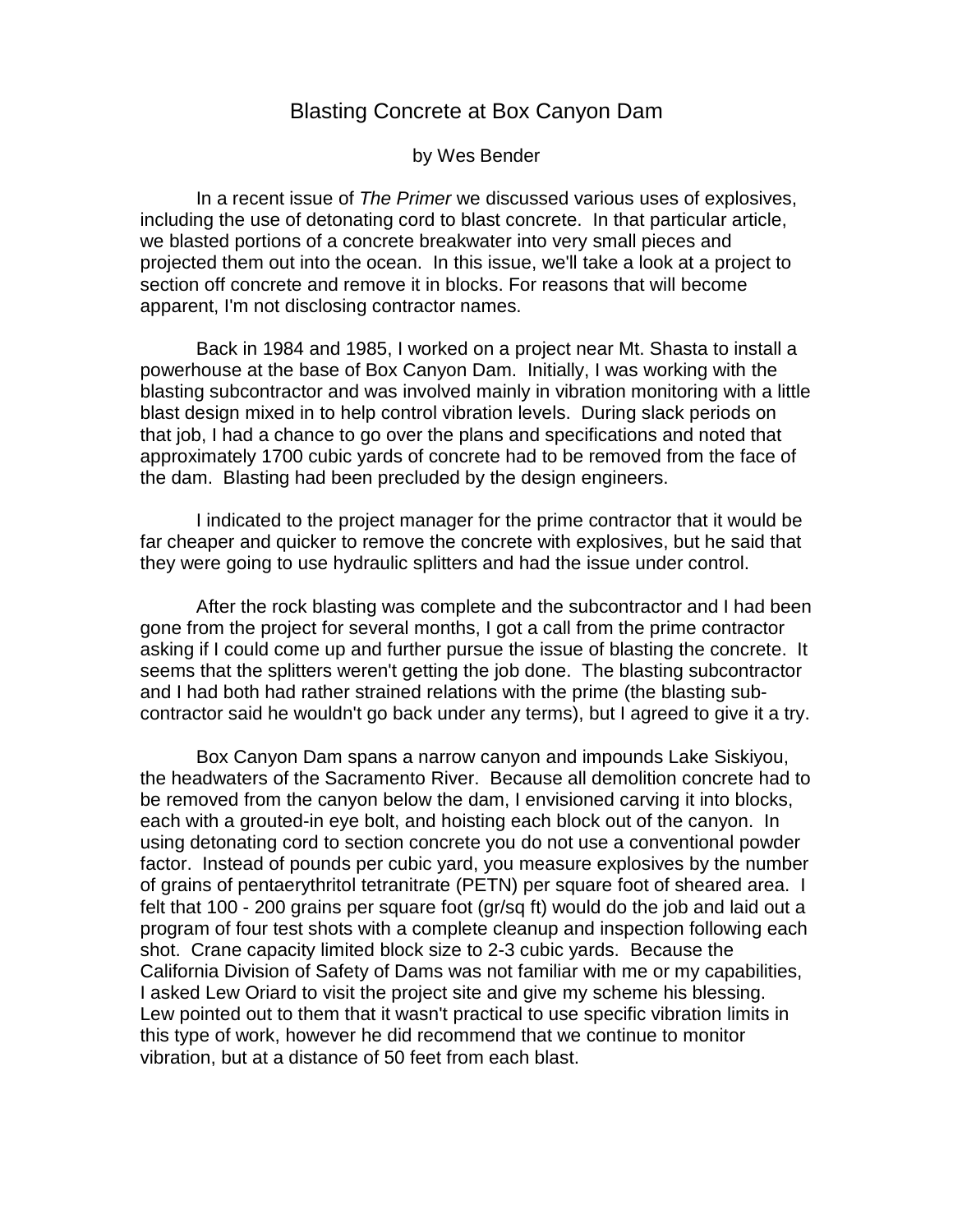Side Note: It should be pointed out that vibration monitoring under these conditions is still useful. You are trying to minimize cracking in the remaining concrete and as you start to notice minor cracking you can compare the vibration levels when that occurs. The seismograph records become a yardstick that you may be able to use to determine when you are approaching your limits. I have used the same procedure blasting near high pressure petroleum pipelines where we wanted to prevent fractures from extending past a point midway to the pipe.

We received approval to proceed under the close scrutiny of the Division of Safety of Dams. The prime contractor (with his usual disregard for preapproved procedures) opted to drill out only two test shots instead of the required four, hoping to accelerate the process. The owner's engineer and I prevailed upon the driller to add more test shot holes. To make matters worse, the prime had delayed long enough before contacting me that he now had iron workers starting to put rebar in for the powerhouse below us. This meant we couldn't load or shoot until they went home at 3:30 in the afternoon.

The opening triangular-shaped test shot (shaped like a pyramid, turned slightly more than 90 degrees from vertical) consisted of a total of 12 perimeter holes on 18" centers. Using 101 gr/sq ft, and with the three surfaces shot 35 ms apart, the shot failed to propagate a crack around the perimeter. The holes were washed and inspected. They were then reloaded for the second shot at 149 gr/sq ft. Sides were again shot 35 ms apart. We washed down and inspected. Still no cracks. Reloaded test shot three at 277 gr/sq ft, with sides still delayed 35 ms apart. STILL NO CRACKS, good or bad. The engineer encouraged me to double the amount of explosives in order to get results a little quicker. After inspecting the holes carefully, I instructed the driller to add sufficient holes to bring spacing down to 9".

The next day we loaded test shot four (with the tighter spacing) at 500 gr/sq ft. We retained the delay between sides of 35 ms. This time we got results alright, but not exactly what we wanted. The concrete was gone, along with the eye-bolt and a good chunk of the cable. At least, we now had a void toward which the remaining blocks could shift. After washing down, the concrete remaining in place was found to be in good shape. The owner's engineer and the CA Div of Safety of Dams were happy because we were now removing concrete and we weren't causing any damage to their dam. Test shot five was also loaded at 500 gr/sq ft with 35 ms delay between sides. It too resulted in concrete being thrown violently down the canyon. The remaining concrete was intact except for a piece missing between the upper right corner and a nearby vertical construction joint. This was part of the next shot volume and was noted, but not deemed to be of significance.